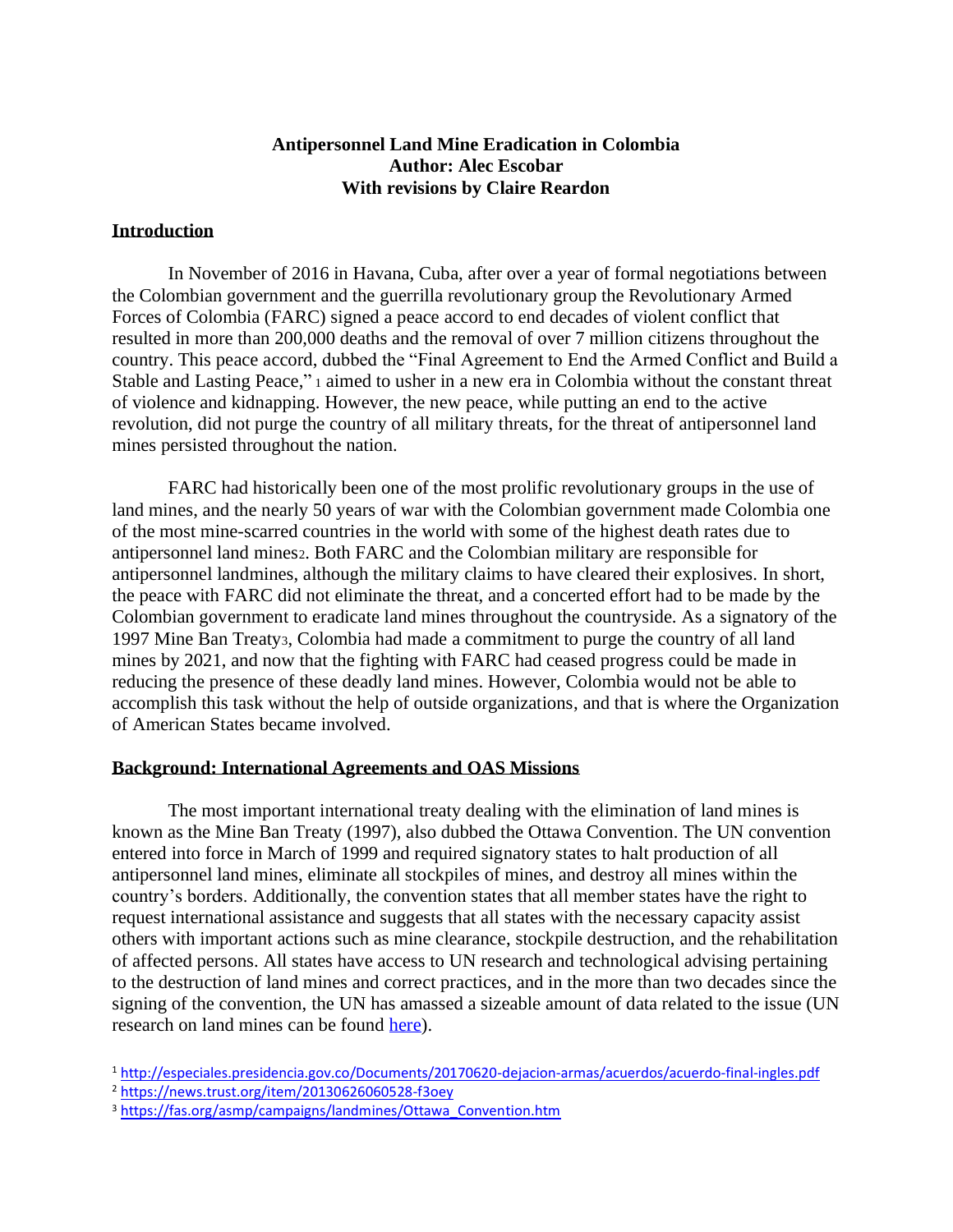Within the Organization of American States, the primary international organization that addresses antipersonnel land mines in the Americas, there are several organs that have directives to assist countries with mine eradication. The OAS follows the outlines of the Ottawa Convention but has also passed several resolutions related to mines, most importantly the 2004 resolution titled "The Americas as an Antipersonnel-Land-Mine-Free-Zone" [AG/RES. 2003 (XXXIV-O/04)]<sup>4</sup> which reiterates many of the objectives in the Ottawa convention while urging member states to cooperate with and provide funding for the OAS Mine Action program. The OAS Mine Action program, known by the acronym AICMA due to its Spanish title, is coordinated by the Department of Multidimensional Security under the General Secretariat of the OAS with technical and monitoring assistance from the Inter American Defense Board5. These organs solicit funding from the international community, organize missions to monitor the destruction of mines in affected countries, and provide preventative educational programs that aim to reduce the likelihood of civilian deaths due to land mines in the region.

The OAS began officially supporting the demining efforts in Colombia in 2003, providing resources to train government leaders and assist with risk educations. In 2004, following the signing of the aforementioned resolution, with the help of military experts to advise demolition deployed by the OAS, over 12,000 mines were destroyed clearing 1.5 million square meters of territory in Guatemala, Honduras, Nicaragua, Ecuador, and Peru7. In the ensuing years much of Latin America has been cleared of mines with the assistance of AICMA and the OAS, and as of 2016, Colombia was one of the few nations which still had a sustained presence.

#### **Colombian Demining after the Peace Accord**

Between 2008 and 2014, Colombia had the second most deaths due to antipersonnel land mines in the world with a death rate of 1,000 people per year at its peak, only surpassed by Afghanistan during this periods. With a peace treaty with FARC newly signed in 2016, the Colombian government could, at last, make significant progress towards total the eradication of landmines which they promised to achieve by 2021. The process of demining is technically challenging and painstakingly slow with modern mines, in which finding the mines usually requires metal detection. However, the process of finding and destroying mines becomes more challenging when mines are homemade with low metal content like the majority of the mines found in Colombia, making the eradication of mines increasingly difficult and creating a very costly problem. The majority of mines that remained in Colombia in 2016 were improvised explosive devices (IEDs) manufactured by FARC and scattered across rural areas of the country using materials that rendered metal detection and the use of bomb-sniffing dogs ineffective. Therefore, the process of detecting and destroying landmines in Colombia required innovation and modern techniques, which required additional resources and spending.

<sup>4</sup> [http://www.oas.org/xxxivga/english/docs/approved\\_documents/americas\\_antipersonnel\\_landmine\\_zone.htm](http://www.oas.org/xxxivga/english/docs/approved_documents/americas_antipersonnel_landmine_zone.htm)

<sup>5</sup> <https://www.oas.org/csh/english/mineintrod.asp>

<sup>&</sup>lt;sup>6</sup> [https://www.oas.org/en/media\\_center/press\\_release.asp?sCodigo=E-290/13](https://www.oas.org/en/media_center/press_release.asp?sCodigo=E-290/13)

<sup>7</sup> <https://www.oas.org/csh/english/mineAICMA.asp>

<sup>8</sup> <https://www.pbs.org/wgbh/nova/article/demining-colombia/>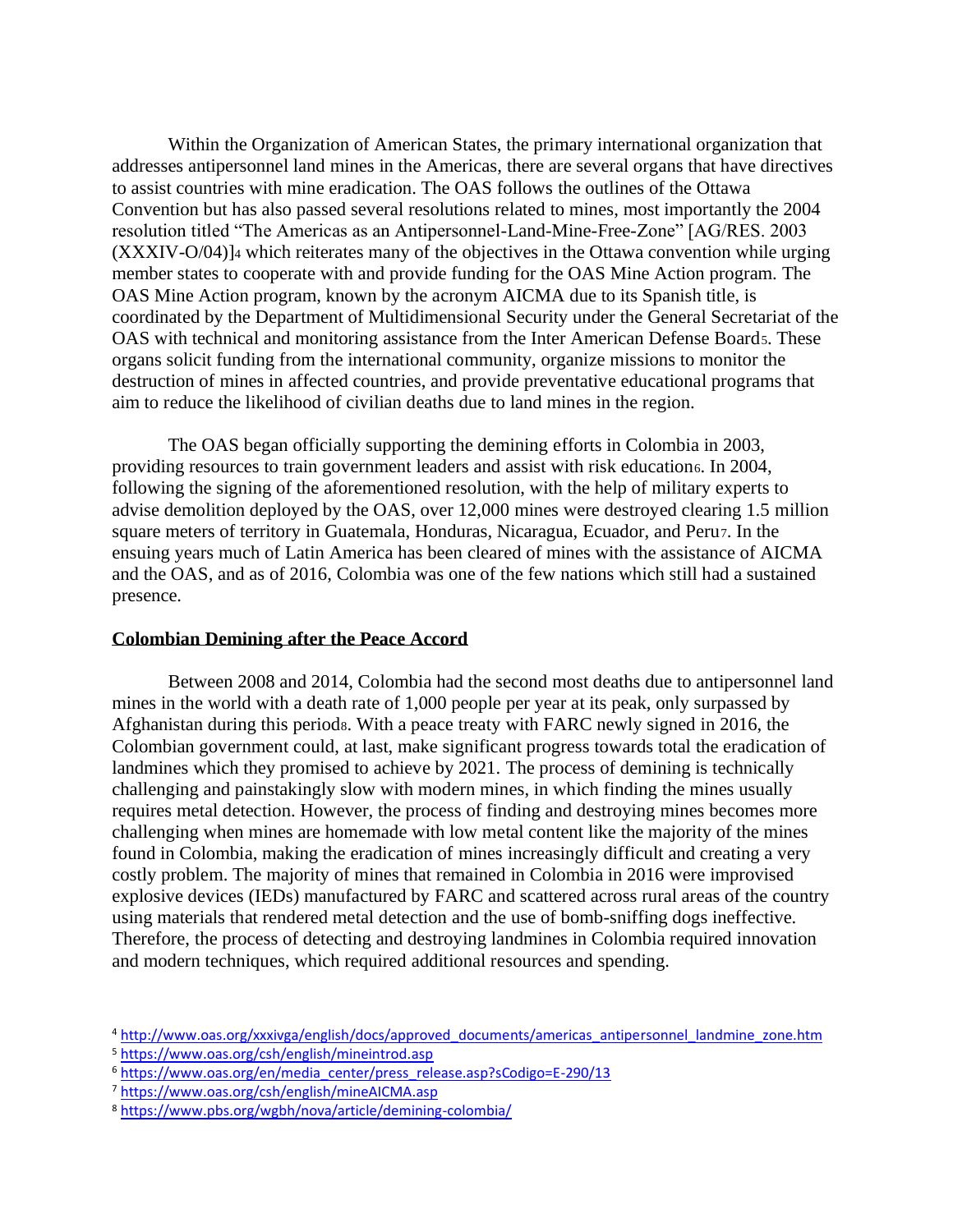The Colombian government would not be tackling the issue alone; following the peace accord with FARC, the military group agreed to assist in the national mission by providing locations of the mines as well as providing ex-revolutionaries to assist in the demining process. Even so, Colombia required assistance from the international community in order to achieve the 2021 deadline, and one of the primary institutions to aid in these efforts would be AICMA, who had been an active source of technical assistance, community education, and rehabilitation for over a decade. Due to the violence caused by FARC during this period, however, relatively little progress was made as mines continued to be distributed and deaths continued to increase.

Now, with a peace accord freshly in place, the Colombian government was poised to make progress in eradicating antipersonnel land mines. The issue would be handling costs and resources as they embarked on the costly and time-consuming process, and for this, they needed to communicate with the OAS.

## **Classroom Exercise**

Imagine you are a Colombian government official in 2016 tasked with drafting a letter to petition for more funding for the mine eradication project from OAS member states. In order to effectively convey the situation, consider the following questions:

- What progress has Colombia made in destroying land mines in recent years?
- Why does Colombia need more funding now? What has changed?
- Why is it worthwhile for these countries to support this movement?
- Where would their funding be distributed? To which projects (think AICMA)?

Use the information presented in the case study overview and the additional links provided below to present your argument to OAS member states.

Additional Useful Links

- Landmine and Cluster Munition Monitor's report on Colombia circa 2015 [http://www.the-monitor.org/en-gb/reports/2015/colombia/casualties-and-victim](http://www.the-monitor.org/en-gb/reports/2015/colombia/casualties-and-victim-assistance.aspx)[assistance.aspx](http://www.the-monitor.org/en-gb/reports/2015/colombia/casualties-and-victim-assistance.aspx)
- OAS Action against antipersonnel mines <https://www.oas.org/csh/english/mineintrod.asp>
- Colombian government page on AICMA (in Spanish) <http://www.accioncontraminas.gov.co/AICMA>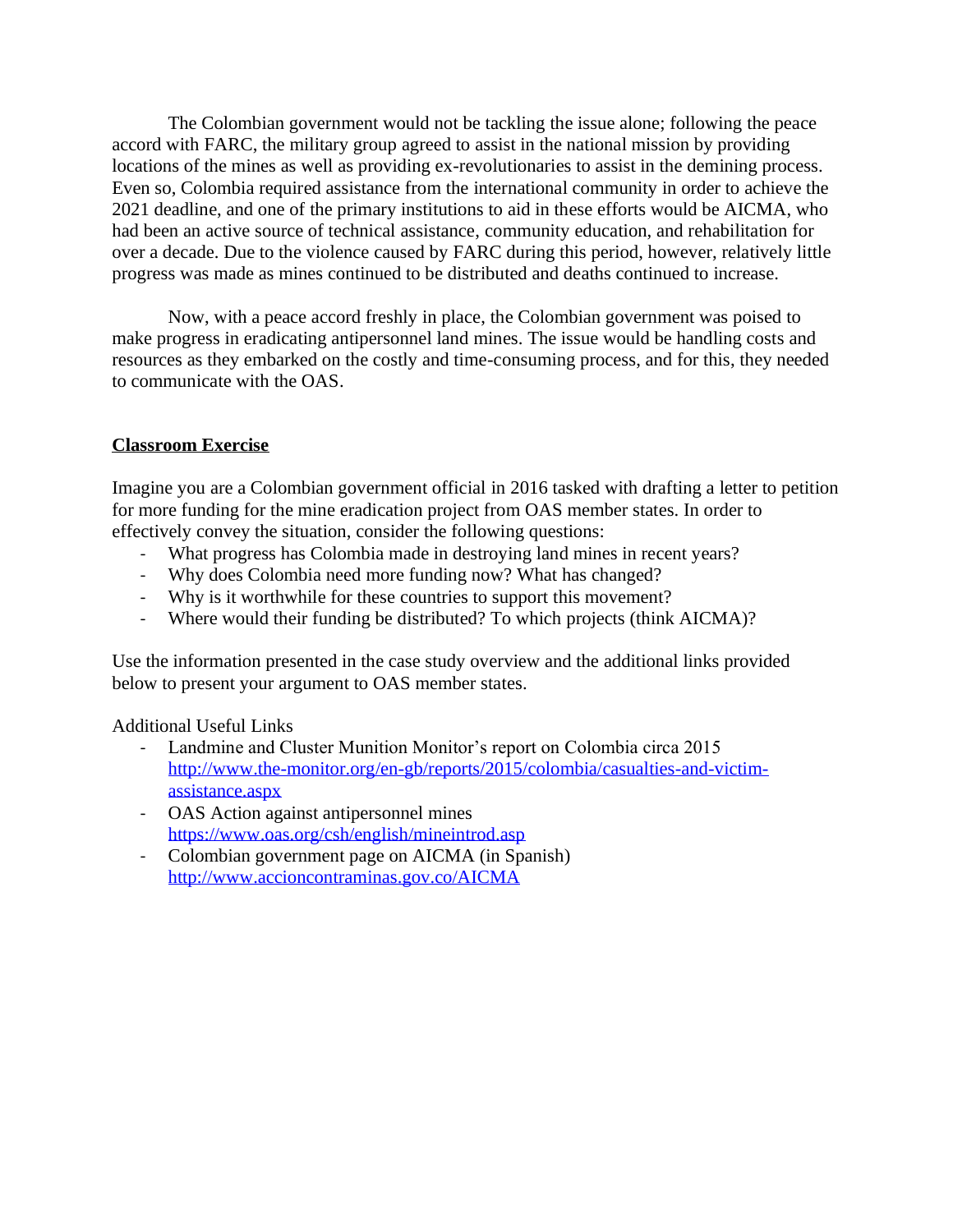#### Appendix: Background of the FARC<sup>9</sup>

Over the past 50 years, civil conflict in Colombia has resulted in 220,000 deaths, 25,000 missing people and 5.7 million displacements.10 Partaking in this armed conflict against the government and each other are two different types of insurgents: the right-wing paramilitary groups and the leftist guerrillas. The guerrillas first emerged during the political period called "La Violencia" (1948-1958). When the Conservatives won the 1946 elections, they implemented policies in retaliation against the Liberals, who had been in power and carrying out attacks on the Conservatives since 1930. This initiated a period of violent conflict between the two political parties, including a dictatorship, coup d'état, and economic turmoil.

The latter plagued the presidency of Guillermo León Valencia (1962-1966), during which the devaluation of the Colombian peso, intensive inflation, and unemployment as a consequence of anti-inflationary policies led to the appearance of the National Liberation Army (ELN) in 1964 and the Revolutionary Armed Forces of Colombia (FARC) in 1966. The ELN was created by a group that had studied in Cuba; together with radical Catholics and leftist intellectuals, they followed the ideology of Che Guevara. The FARC had links to Soviet communism and defined itself as the military branch of the Colombian Communist Party. On top of redistributing wealth, especially on behalf of the rural poor, and preventing the privatization of natural resources, it fought for the elimination of the involvement of multinational corporations and the U.S. government in Colombia.

With around 20,000 soldiers and thousands of supporters at its peak,  $\mu$  the FARC is perhaps the most infamous and powerful of the guerrillas. Its strategies consist of bombings, assassinations, kidnappings (including of foreigners for ransom) and armed attacks. Some notable examples of its activities are the assassination of a former minister of culture in 2001, the hijacking of a commercial airliner in 2002, and the kidnapping of presidential candidate Ingrid Betancourt in the same year. In addition, the FARC was involved in drug trafficking by imposing taxes on drug sales. In 2015 it was estimated that its funds from this trade were between \$150 million and \$500 million per year,<sup>12</sup> though the defense minister claimed it could be as much as \$3.5 billion. The FARC is widely known for its use of landmines. According to the government, its mines have injured or killed more than 10,000 people, including almost 4,000 civilians.<sup>13</sup>

Throughout its existence, there have been several attempts by the government and the FARC to reach a peace agreement. In the 1990s and early 2000s, several Colombian governments attempted to cede land to the guerrillas, institute demilitarized territories, or engage in intensive military operations against the group, with the aim of eliminating it or at least reducing civilian casualties. One case of this was President Belisario Betancur's 1982 achievement of a brief ceasefire between the FARC and the M-19 guerrilla group after granting amnesty to all insurgents. Another instance was President Andrés Pastrana's granting control of land in the southern state of Caquetá to the FARC and another guerrilla, the ELN. Finally, after

<sup>9</sup> Translated excerpt from Claire Reardon, "Pobreza y conflicto armado en Colombia:

<sup>11</sup> [https://www.bbc.com/news/world-latin-america-](https://www.bbc.com/news/world-latin-america-36605769#:~:text=The%20Revolutionary%20Armed%20Forces%20of%20Colombia%20(Farc%2C%20after%20the%20initials,follow%20a%20Marxist%2DLeninist%20ideology.)

[36605769#:~:text=The%20Revolutionary%20Armed%20Forces%20of%20Colombia%20\(Farc%2C%20after%20th](https://www.bbc.com/news/world-latin-america-36605769#:~:text=The%20Revolutionary%20Armed%20Forces%20of%20Colombia%20(Farc%2C%20after%20the%20initials,follow%20a%20Marxist%2DLeninist%20ideology.) [e%20initials,follow%20a%20Marxist%2DLeninist%20ideology.](https://www.bbc.com/news/world-latin-america-36605769#:~:text=The%20Revolutionary%20Armed%20Forces%20of%20Colombia%20(Farc%2C%20after%20the%20initials,follow%20a%20Marxist%2DLeninist%20ideology.)

<sup>12</sup> <https://www.cfr.org/backgrounder/colombias-civil-conflict>

Su relación a través de shocks de precio de productos básicos" (senior thesis, University of Pennsylvania, 2020), 4- 6.

<sup>10</sup> <https://www.cfr.org/backgrounder/colombias-civil-conflict>

<sup>13</sup> Ibid.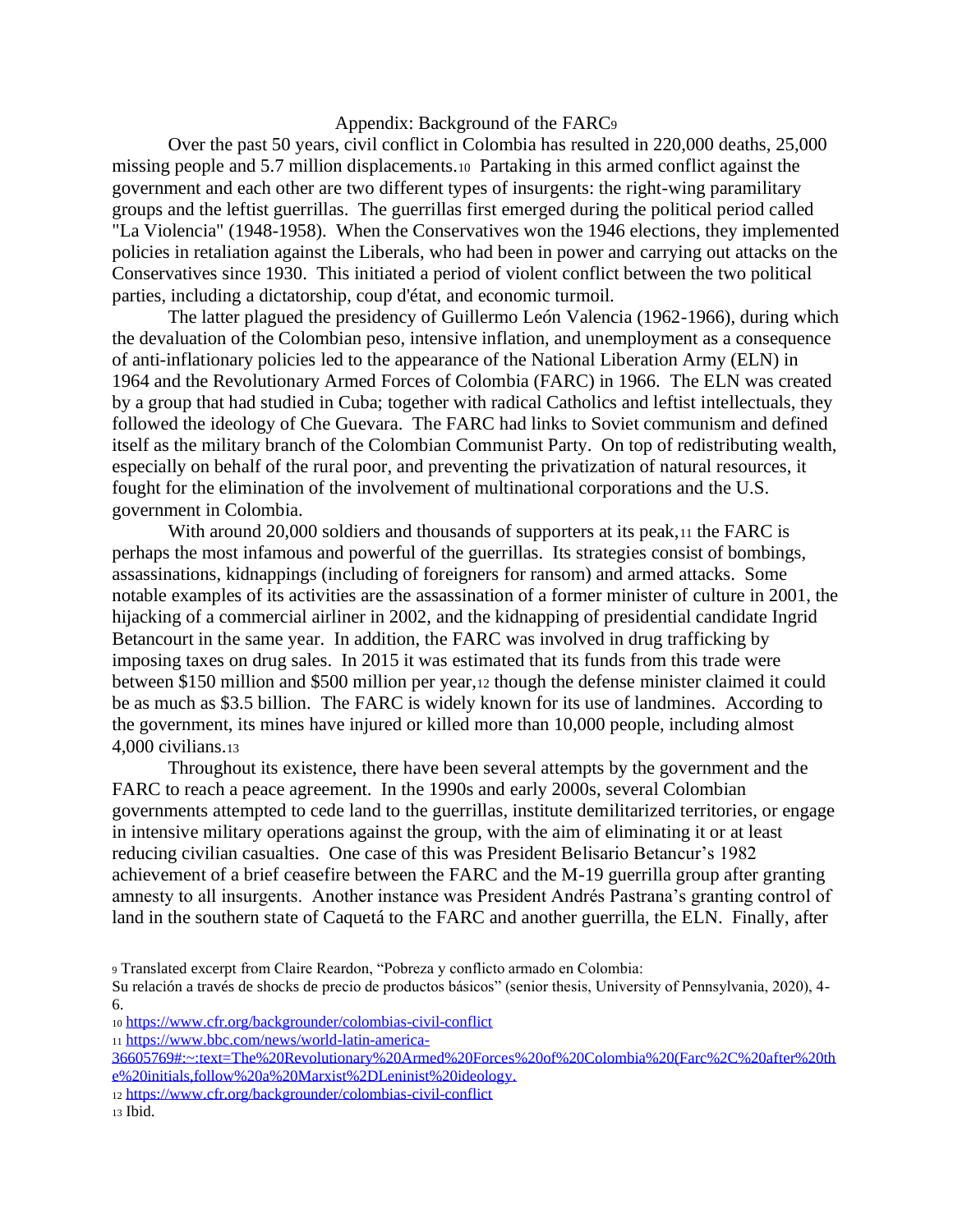taking office in 2002, President Alvaro Uribe adopted a firm strategy against the leftist insurgents, decreasing the murder rate by 40% and the number of kidnappings by 80% during his first term.<sup>14</sup>

However, the real process of reaching an agreement with the FARC began after the guerrilla group had shrunk to about 7,000 members<sup>15</sup> and its founder and leader had died of a heart attack. In 2012, it announced it would no longer kidnap members of the army or police for extortion and released the captives (minus civilians) it already held. Then, in conjunction with the government, the FARC began negotiating for peace, focusing on five issues: disarming the insurgents, eradicating illegal crops, transactional justice and reparations, integrating the guerrillas into normal daily life, and FARC members' future political participation. These talks were temporarily suspended in 2014, when the FARC kidnapped a military officer. During that year and the next, the two parties entered into several ceasefires, which were to be broken and restarted by the guerrilla group.

In September 2015, FARC representatives and President Juan Manuel Santos promised they would reach a permanent agreement in the next six months; the following year, they wrote one that stipulated that within 180 days the guerrillas would turn over their weapons to United Nations officials, that the armed forces would remove land mines from the countryside, and that the Santos administration would invest billions of dollars in neglected rural areas in order to provide economic alternatives to the drug trade. In September 2016, guerrilla and government representatives signed the final peace agreement in front of the United Nations Secretary-General and the presidents of Venezuela, Cuba and Chile. However, the agreement was later submitted to a referendum by the Colombian citizens, who rejected it by a narrow margin, believing it to be too lenient with the guerrillas. For instance, a court of Colombian and international judges was established to hear testimony, search for evidence, and sentence only those guilty of serious crimes; all other former members of the FARC received amnesty for their crimes. Another example is that former FARC members could run as political candidates in regions that had not been conflict zones.

Nevertheless, in November, the Senate and House of Representatives ratified a new, similar agreement without a required referendum, and the FARC surrendered all its weapons between then and August 2017. It became a political party, the Common Alternative Revolutionary Force, which had ten unelected representatives in the legislature.

Useful Sources About the FARC

Fernán E. González: [The Colombian Conflict in Historical Perspective](https://rc-services-assets.s3.eu-west-1.amazonaws.com/s3fs-public/Accord%2014_2The%20Colombian%20conflict%20in%20historical%20perspective_2004_%20ENG.pdf)

Council on Foreign Relations: [Colombia's Civil Conflict](https://www.cfr.org/backgrounder/colombias-civil-conflict)

Encyclopedia Britannica: [FARC](https://www.britannica.com/topic/FARC)

Encyclopedia Britannica: The growth of drug trafficking and [guerrilla warfare](https://www.britannica.com/place/Colombia/The-growth-of-drug-trafficking-and-guerrilla-warfare)

Human Rights Watch: [Colombia: Events of 2019](https://www.hrw.org/world-report/2020/country-chapters/colombia)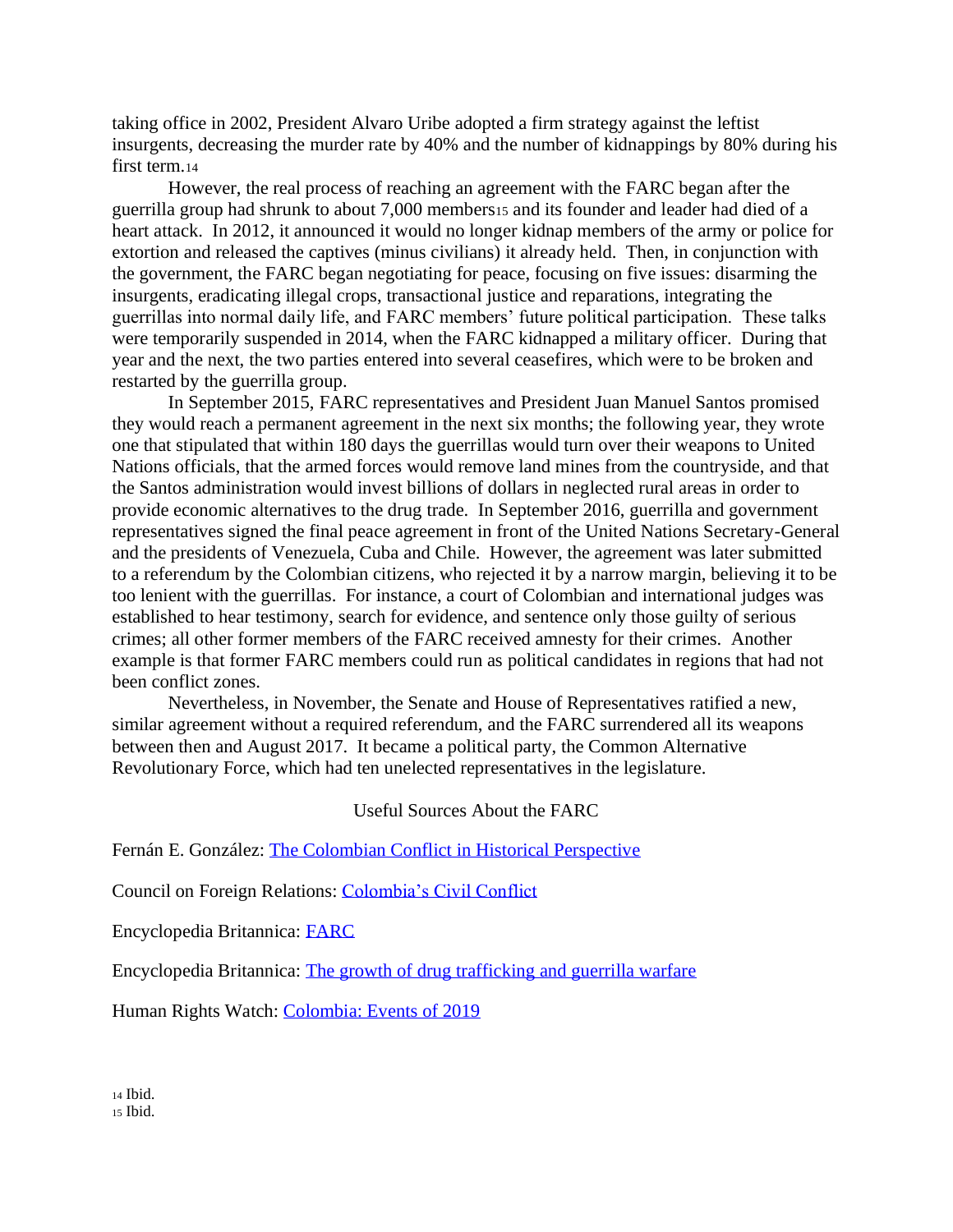## BBC News: [Who are the FARC?](https://www.bbc.com/news/world-latin-america-36605769#:~:text=The%20Revolutionary%20Armed%20Forces%20of%20Colombia%20(Farc%2C%20after%20the%20initials,follow%20a%20Marxist%2DLeninist%20ideology.)

## **Exhibit 1 – Anti-Personnel Land Mines**



Source: United Nations office for Disarmament Affairs, <https://www.un.org/disarmament/convarms/landmines/>

Anti-personnel land mines are defined under the [1997 Anti-Personnel Mine Ban Convention](http://www.weaponslaw.org/assets/downloads/1997_APMBT.pdf) as: "a mine designed to be exploded by the presence, proximity or contact of a person and that will incapacitate, injure or kill one or more persons."

**Exhibit 2 – Casualty Statistics related to anti-personnel landmines in Colombia**

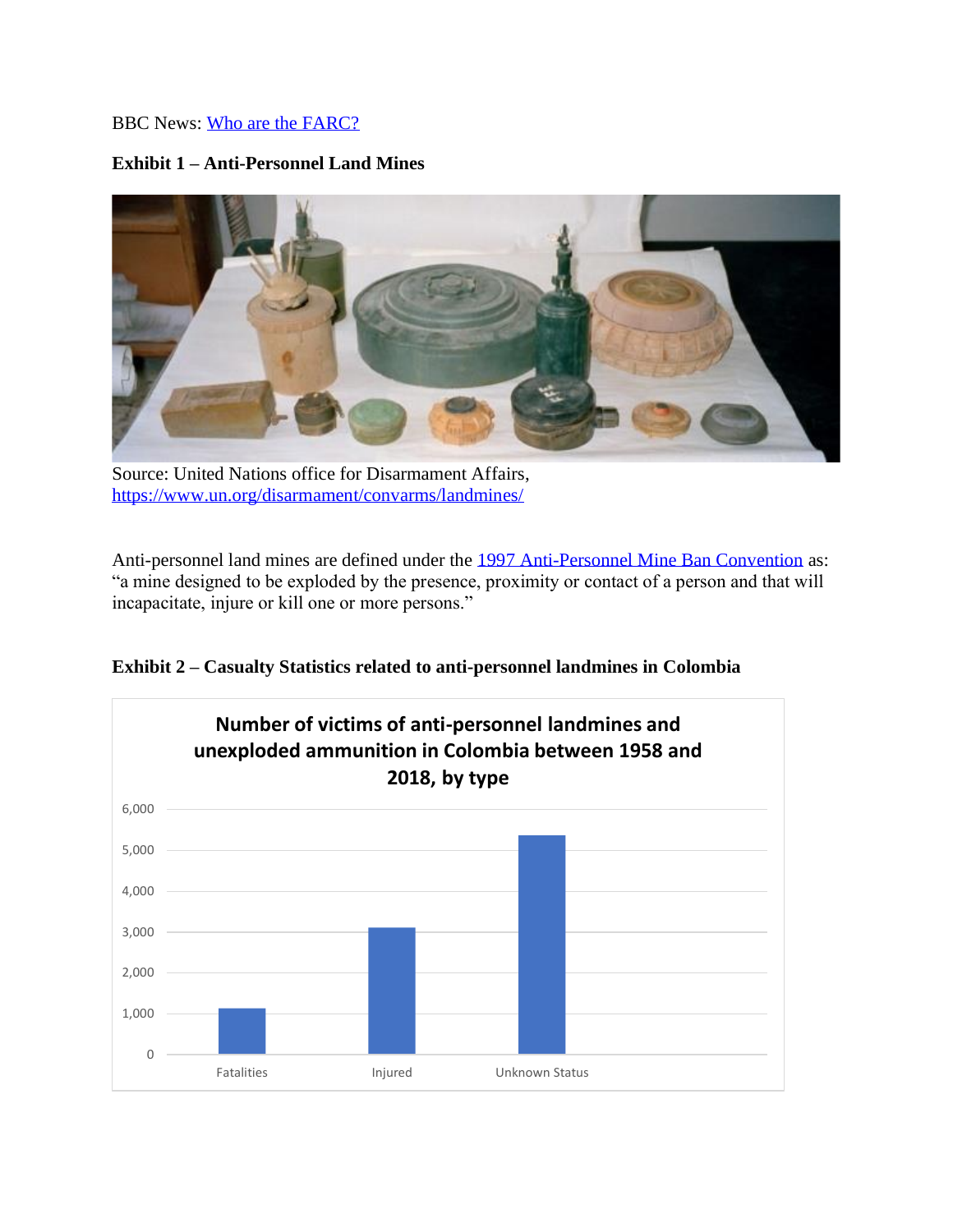Source: Statista16, [https://www.statista.com/statistics/989716/type-victims-anti-personnel](https://www.statista.com/statistics/989716/type-victims-anti-personnel-landmines-unexploded-ammunition-colombia/)[landmines-unexploded-ammunition-colombia/](https://www.statista.com/statistics/989716/type-victims-anti-personnel-landmines-unexploded-ammunition-colombia/)

## **Exhibit 3 – Colombian Legislature after the 2014 elections**

The Colombian legislature is decidedly not a two-party system, with several political parties holding a significant number of seats in both the House and the Senate. Elections are held every 4 years, and the makeup of the legislature in 2016 was determined by the 2014 elections.

Following the 2014 elections in which incumbent presidential candidate Juan Manuel Santos of the Social Party of National Unity (centrist political party formed in 2005 which united supporters of then-president Álvaro Uribe), the two political parties with the largest representation in the Colombian Senate and House of Representatives were the Social Party of National Unity (U) and the Liberal Party (PLC). The Social Party of National Unity (also known as the Party of the U), held 38 seats in the 166-member House and 21 seats in the 102-member Senate, with the Liberal party holding 39 seats in the House and 17 seats in the Senate. These two prominent parties were followed by the Conservative Party (PC) and the Democratic Center (CD) which also held a number of seats in both legislative chambers.

As far as FARC is concerned, the Liberal Party has historically favored peace talks while the Party of the U, formed around hardline president Álvaro Uribe, has taken a more aggressive approach to the revolutionaries. The Conservative Party supported the Uribe government from 2002 to 2010 but has represented the opposition to Santos' government, opposing making peace with FARC along with the Democratic Center.

Source: Colombia.com, <https://www.colombia.com/elecciones/2014/legislativas/resultados/electorales.aspx?C=CA>

# **Exhibit 4 – Additional information on AICMA**

According to the Committee on Hemispheric Security under the Permanent Council of the Organization of American States,

"The Comprehensive Action against Antipersonnel Mines (AICMA) program supports a broad range of activities, including:

- Support to humanitarian demining activities, such as advisory assistance, surveying, marking, and clearance of mines;
- Preventive education for persons living in affected areas;
- Victim assistance, including physical and psychological rehabilitation, and socioeconomic reintegration of mine-cleared zones;
- Supervision of and assistance with the destruction of stockpiled mines;
- Development of a databank; and

<sup>16</sup> A total of 9,623 people fell victim of anti-personnel mines in Colombia in the indicated 60-year period, leaving 1,133 fatalities and approximately 3,117 people injured